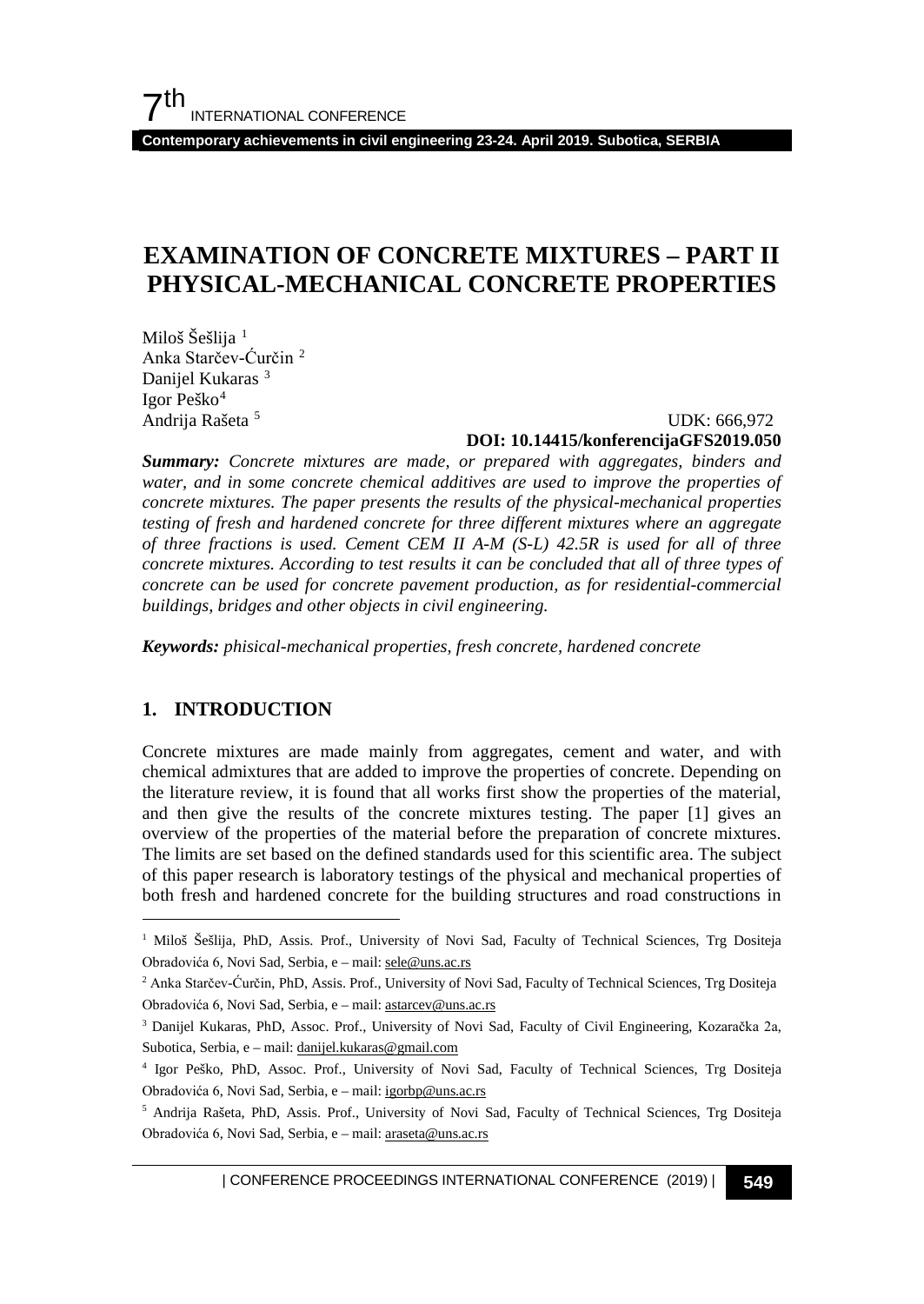# $\overline{\phantom{a}}$ . МЕЂУНАРОДНА КОНФЕРЕНЦИЈА

#### **Савремена достигнућа у грађевинарству 23-24. април 2019. Суботица, СРБИЈА**

civil engineering. The physical-mechanical properties of concrete (comressive strength at 7 and 28 days, bulk density, freezing and thawing resistance using salt or without the use of salt for defrosting and watertightness of concrete) allows their application under conditions of required strengths over 40 MPa.

The aim of this paper is based on tests of various mixtures and to find out where these mixtures can be applied in practice.

## **2. EXPERIMENTAL RESEARCH**

For the preparation of concrete mixtures water from the city water supply was used, and also a certain quantity of additives was used. LaFarge CEM II / A-M (S-L) 42,5 R was used from the Beočin cement plant. Crushed stone aggregate was used, and it was made of three fractions. The compositions of concrete mixtures M1, M2 and M3 are shown in Table 1.

| ingredients<br>Mixture<br>[kg/m <sup>3</sup> ]             |      | M1    |         | M <sub>2</sub> |         | M <sub>3</sub> |         |
|------------------------------------------------------------|------|-------|---------|----------------|---------|----------------|---------|
| Cement                                                     |      | 450   |         | 420            |         | 400            |         |
|                                                            | 0/4  | 43 %  |         | 45 %           |         | 40 %           |         |
| Aggregate                                                  | 4/8  | 25 %  | 1750,00 | 20 %           | 1710,00 | 25 %           | 1785,00 |
|                                                            | 8/16 | 32 %  |         | 35 %           |         | 35 %           |         |
| Admixture 1                                                |      | 4.99  |         | 3,80           |         | 3,60           |         |
| Admixture 2                                                |      |       |         | 0,063          |         | 0,060          |         |
| Water                                                      |      | 192,5 |         | 191            |         | 176            |         |
| Water-cement factor                                        |      | 0,424 |         | 0,452          |         | 0,440          |         |
| Admixture 1 – Sika ViscoCrete 3070; Admixture 2 – Sika Aer |      |       |         |                |         |                |         |

*Table 1 – Quantities of ingredients for 1m3 of concrete*

First, the fresh concrete test was done, as follows: determining the temperature of fresh concrete, air content in concrete, consistency of concrete. The tests of the physicalmechanical properties of concrete are as follows: compressive strength on cubes dimensions 15x15x15 cm, at 7 and 28 days, bulk density, at 7 and 28 days, detrmination of water penetration under pressure, resistance to freezing and thawing - damage of the internal structure, and resistance to freezing and thawing with the effect of salt.

#### **2.1. The properties of fresh concrete**

#### **2.1.1. Temperature of concrete**

The temperature of the concrete was measured after preparation and after 45 minutes according to standard SRPS U.M1.032 [2]. The thermometer is placed in the center at a depth of about 10 to 15 cm.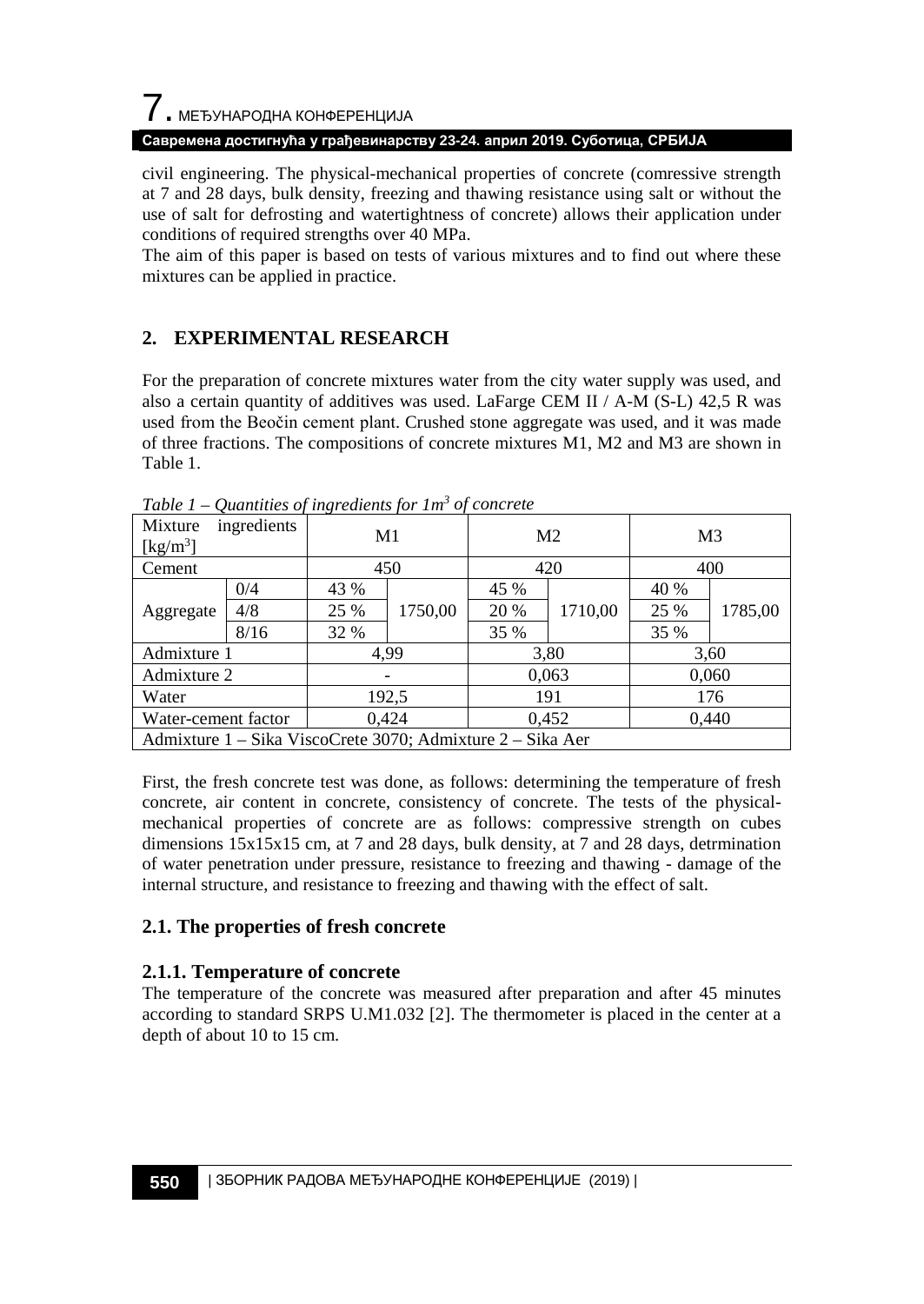

#### **Contemporary achievements in civil engineering 23-24. April 2019. Subotica, SERBIA**

#### **2.1.2. Air content**

The test was carried out using the standard SRPS ISO 4848 [3]. The concrete mixture was poured into a mold of known volume. The filling was carried out in three layers and each was pressed using a bar with 25 strokes per layer.

#### **2.1.3. Consistency of concrete**

Consistency of fresh concrete is determined by the method of sagging in accordance with the standard SRPS EN 12350-2 [4]. The fresh concrete mass was poured into three layers in the Abrah's cone and compaction was performed with 25 strokes per layer. After that, the measurement for each concrete mixture was measured separately.

#### **2.2. The properties of hardened concrete**

#### **2.2.1 Compressive strength**

The compressive strength was tested on concrete blocks  $15x15x15$ cm that were cured in a wet chamber and tested at 7 and 28 days, and the concrete mark was defined as the average stress in the sample exposed to fracture force of axial pressure. The compressive strength test was performed according to the standard SRPS ISO 4012:2000 [5].

#### **2.2.2 Determination of water penetration under pressure**

The testing of water penetration under pressure in concrete depends on the degree of hydration of cement, the porosity of cement stone, the pore structure and the properties of cement and individual aggregates. Watertightness of concrete is defined on the basis of watertightness class using the method with free side water penetration. Classes are V-2, V-4, V-6, V-8 and V-12, where the numbers indicate pressure in the bar. The penetration of the water under pressure was tested on 15x15x15 cm cube samples. Concrete is considered to be watertight if the penetration depth is less than 5 cm [6].

#### **2.2.3 Resistance to freezing and thawing**

Resistance to freezing and defrosting means the ability of concrete to undergo cyclic freezing and defrosting in water saturation. Resistance to cyclic freezing and defrosting was examined on  $15x15x15$  cm cube samples [7], whereby the test was performed in every 50 cycles in order to achieve the most accurate test results. The testing of concrete blocks was carried out on 250 cycles and if the loss of compressive strength exceeds 25%, it is considered that the concrete is not resistant to cold and can not be applied for production of concrete pavements and structural elements (bridges).

#### **2.2.4. Resistance to freezing and thawing with the effect of salt**

Freezing and defrosting resistance testing with the effect of salt was performed by placing the frame on the surface of the sample, after which a 3% salt solution (NaCl) was poured in 3 mm height, and maintained at that height until the start of the test. According to standard SRPS U.M1.055 [8], the prescribed samples are precisely defined according to the mode of exposure of such a solution. After 25 cycles, weight loss was measured, as well as the depth and surface of the peeling of the concrete under the influence of salt solution.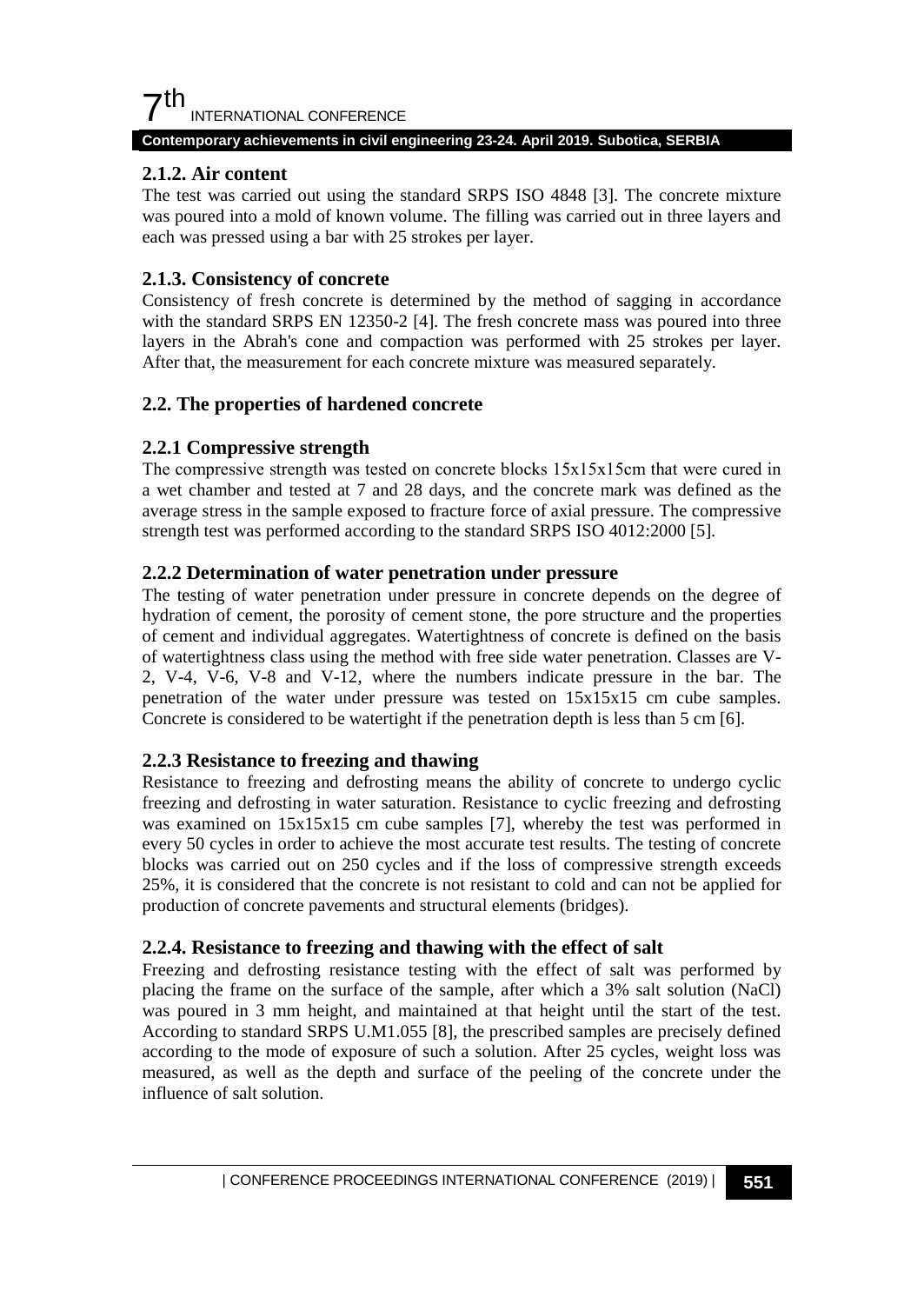

**Савремена достигнућа у грађевинарству 23-24. април 2019. Суботица, СРБИЈА**

## **3. RESULTS AND DISCUSSION**

This chapter provides an overview of the test results for fresh and hardened concrete with comments.

#### **3.1 The properties of fresh concrete**

#### **3.1.1. Temperature of fresh concrete**

The temperature of the concrete was measured after preparation and after 45 minutes for each concrete mixture. The temperatue values for fresh concrete are shown in Table 2.

*Table 2 – Temperature of concrete*

| Mixture | Testing results $[°C]$ |              |  |  |
|---------|------------------------|--------------|--|--|
|         | After mixing           | After 45 min |  |  |
|         | ∠⊥                     | A            |  |  |
| M2      |                        |              |  |  |
| .A?     | <u>.</u>               |              |  |  |

The results of the analisys show that the temperature for all concrete mixtures ranges from 21 to 22°C immediately after preparation, and that after 45 minutes the temperature increased by 1% maximum for all three mixtures.

#### **3.1.2. Air content**

During the determination of concrete mixtures compositions, the exact mass of all components per  $1m<sup>3</sup>$  of concrete was determined, with the assumption that the maximum amount of recirculated air was 4% of the presumed quantity. The results of testing the value of air content are given in Table 3.

| Mixture | Testing results [%] |              |  |  |
|---------|---------------------|--------------|--|--|
|         | After mixing        | After 45 min |  |  |
|         | <u>.</u>            | ∸⊷           |  |  |
| M٦      | J.                  |              |  |  |
| .⁄13    |                     |              |  |  |

*Table 3 – Air content for concrete mixture*

It can be seen a deviation in the mixture number M2 where the amount of recirculated air is about 5% which can lead to a decrease in physical-mechanical properties, but in a small percentage.

#### **3.1.3. Consistency of concrete**

Consistency of fresh concrete is determined by the method of sagging in accordance with the standard SRPS EN 12350-2 [4]. Table 4 shows the results of determining the consistency of concrete.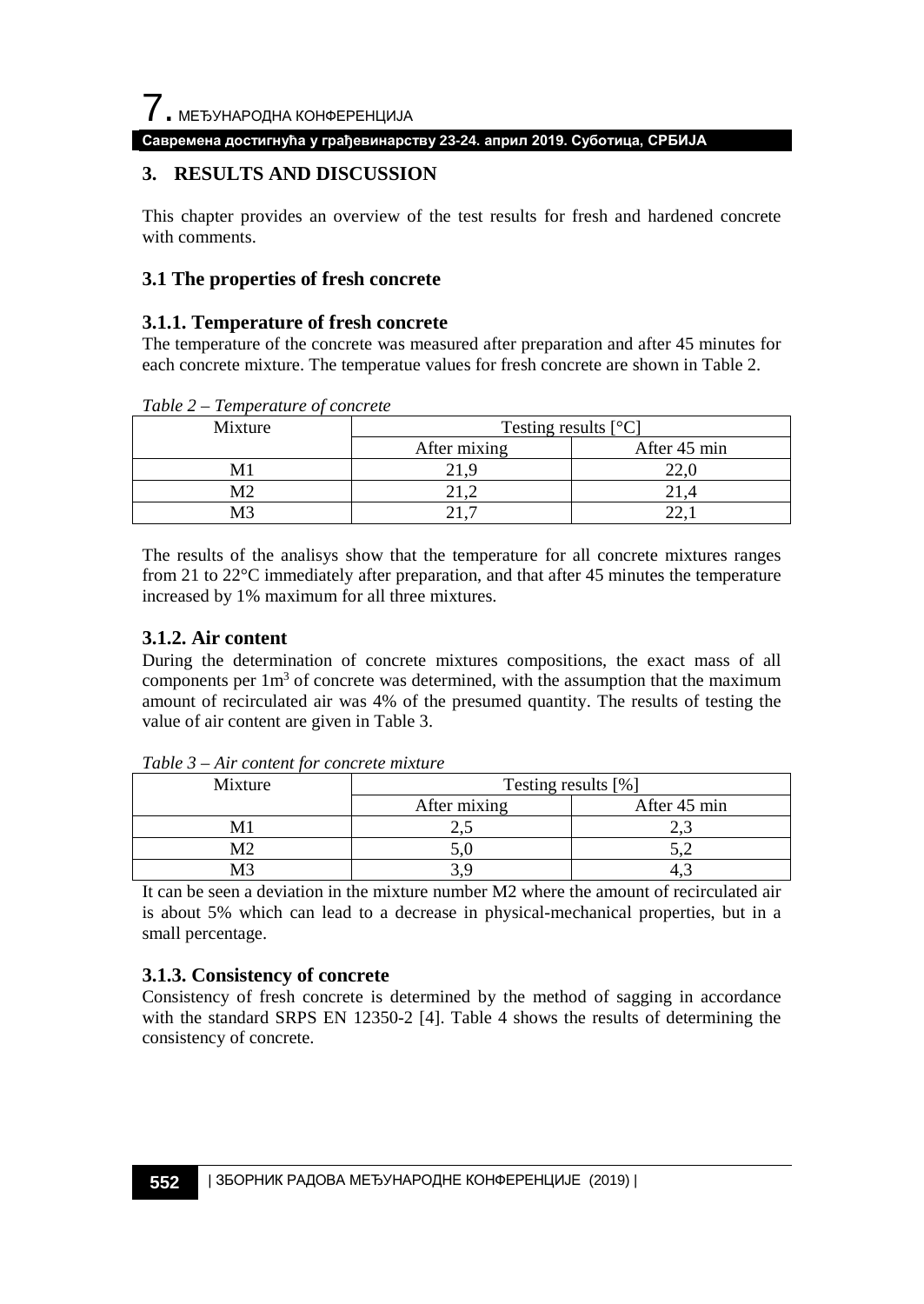## $\mathsf{\Sigma}$ th INTERNATIONAL CONFERENCE

#### **Contemporary achievements in civil engineering 23-24. April 2019. Subotica, SERBIA**

| Mixture | Testing results [mm] |  |              |    |  |
|---------|----------------------|--|--------------|----|--|
|         | After mixing         |  | After 45 min |    |  |
|         |                      |  | .95          | S4 |  |
| М2      |                      |  | 200          | S4 |  |
|         |                      |  | .80          |    |  |

#### *Table 4 – Slump test for concrete mixture*

Based on the measured results, it can be concluded that mixtures belonging to the class S4. On all concrete mixtures a liquid consistency is obtained ranging from 150 to 200 mm. The participation of additives leads to such poor consistency.

## **3.2. The properties of hardened concrete**

## **3.2.1. Compressive strength**

Figure 1 left shows the compressive strength values at 7 days and at 28 days the values are shown in Figure 1 right. M3 concrete has a much lower value at 7 and 28 days compared to the M1 and M2 concrete. The maximum values were recorded on M1.



*Figure 1 – Compressive strengths: at 7 days (left) and at 28 days (right)*

## **3.2.2. Bulk density**

The results of the test for hardened concrete samples at 7 and 28 days are shown in Figure 2. The maximum values at 7 and 28 days were achieved in concrete M1 and the minimum values for concrete M2. The deviation of the results between maximum and minimum values is about 2%.



*Figure 2 – Density at 7 days (left) and density at 28 days (right)*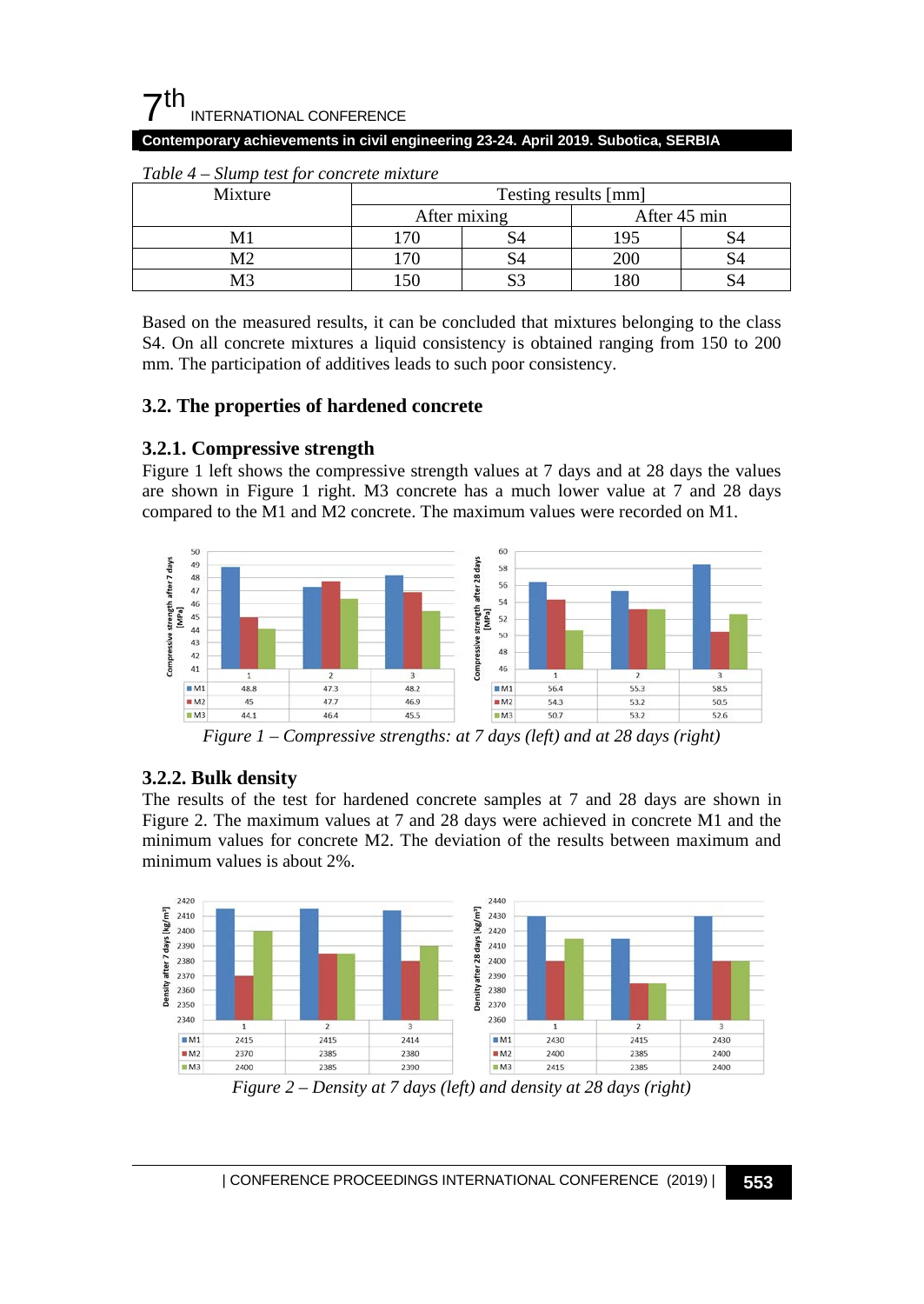#### **Савремена достигнућа у грађевинарству 23-24. април 2019. Суботица, СРБИЈА**

#### **3.2.3. Resistance to freezing and thawing**

Resistance to freezing and thawing is shown in Figure 3. All concrete fulfill the conditions, because the loss of strength is less than 25% [7]. Additional samples were made for each 50 test cycles, in order to compare the test results for compressive strength.



*Figure 3 – Frost resistance*

#### **3.2.4. Resistance to freezing and thawing with the effect of salt**

The results of testing are shown in Figure 4. The weight loss is significantly negligible in all three mixtures (M1, M2 and M3), so the depth of damage in the tested samples does not appear. The obtained results, degree of damage was 0 after 25 cycles, and compared to standard [8], show that tested samples were resistant.



*Figure 4 – Resistance to frost and salts mass loss*

#### **3.2.4. Water penetration under pressure**

The test was made according to standard [6]. The required conditions for these types of concrete is that it should not be lower than V6 for concrete that is directly exposed to atmospheric influences. Figure 5 shows the results of the test, the water permeability of the concrete M2 is higher than on the concrete M1 and M3. All tested concrete fulfill the condition, because the penetration of water was less than 5 cm.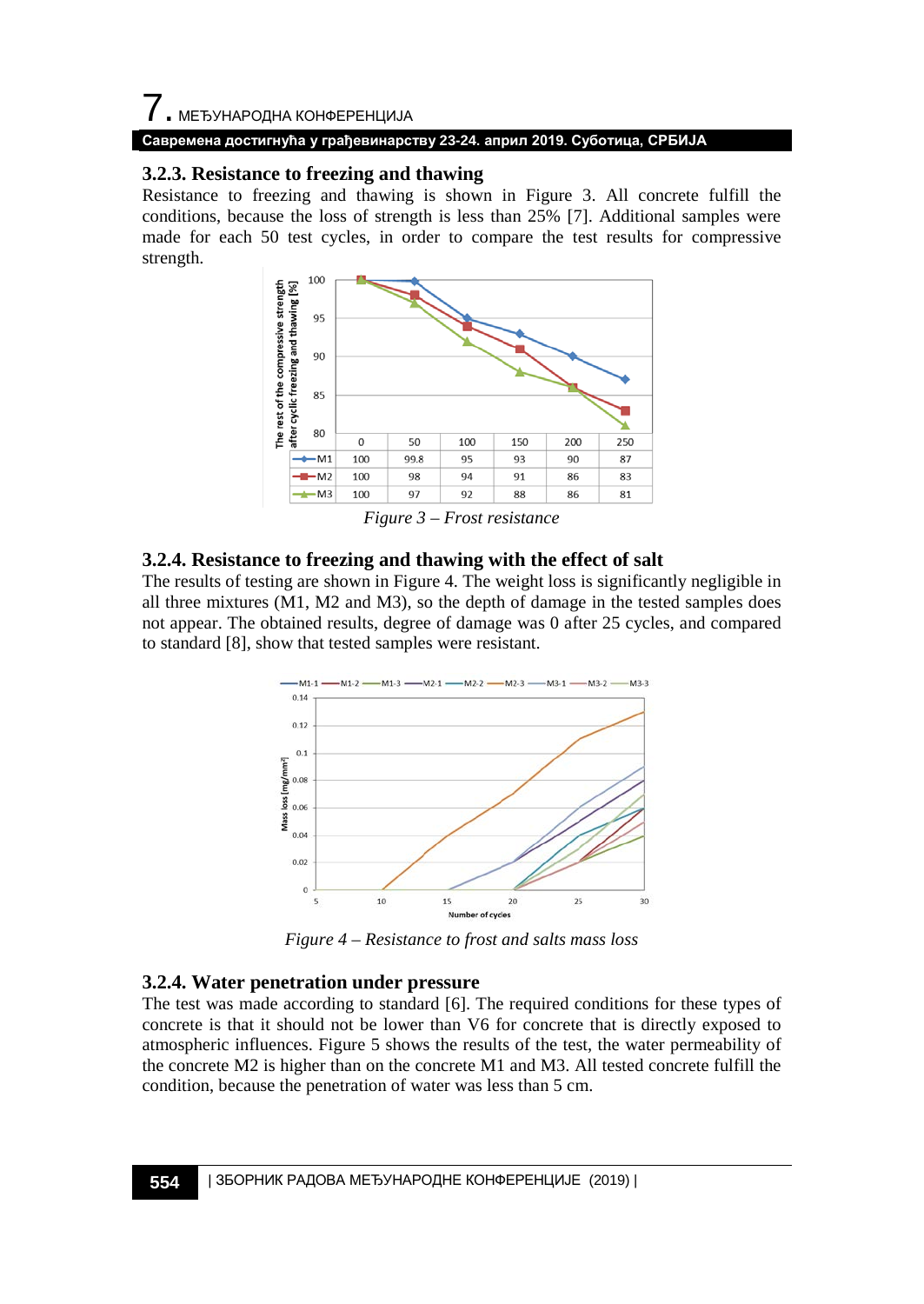

M3-1 M3-2 M3-3 *Figure 5 – Graphical presentation of results for water penetration under pressure*

15

 $10$ 

## **4. CONCLUSION**

15

After analysis of the mixtures and the shown results, the following can be stated:

- the tested mixtures M1, M2 and M3 were made in normal laboratory conditions with a temperature of about 22°C, as ideal condition for the preparation,
- consistency of fresh concrete mixtures is done by the sagging method, on the basis of which it is found that the mixtures belong to category S4,
- the M2 mixture has a higher amount of air/cavity content compared to the assumed value of 4%,
- the compressive strength is high and all three mixtures have achieved average strength at a pressure of 50 MPa, after 28 days,
- all concrete have good resistance to cold, with a loss smaller than 25%,
- the test for freezing and thawing with the effect of salt in all concrete have not shown any damage to one of the tested samples,
- after a watertight test is performed, it is noticeable the penetration of water is less than 5 cm on all tested samples.